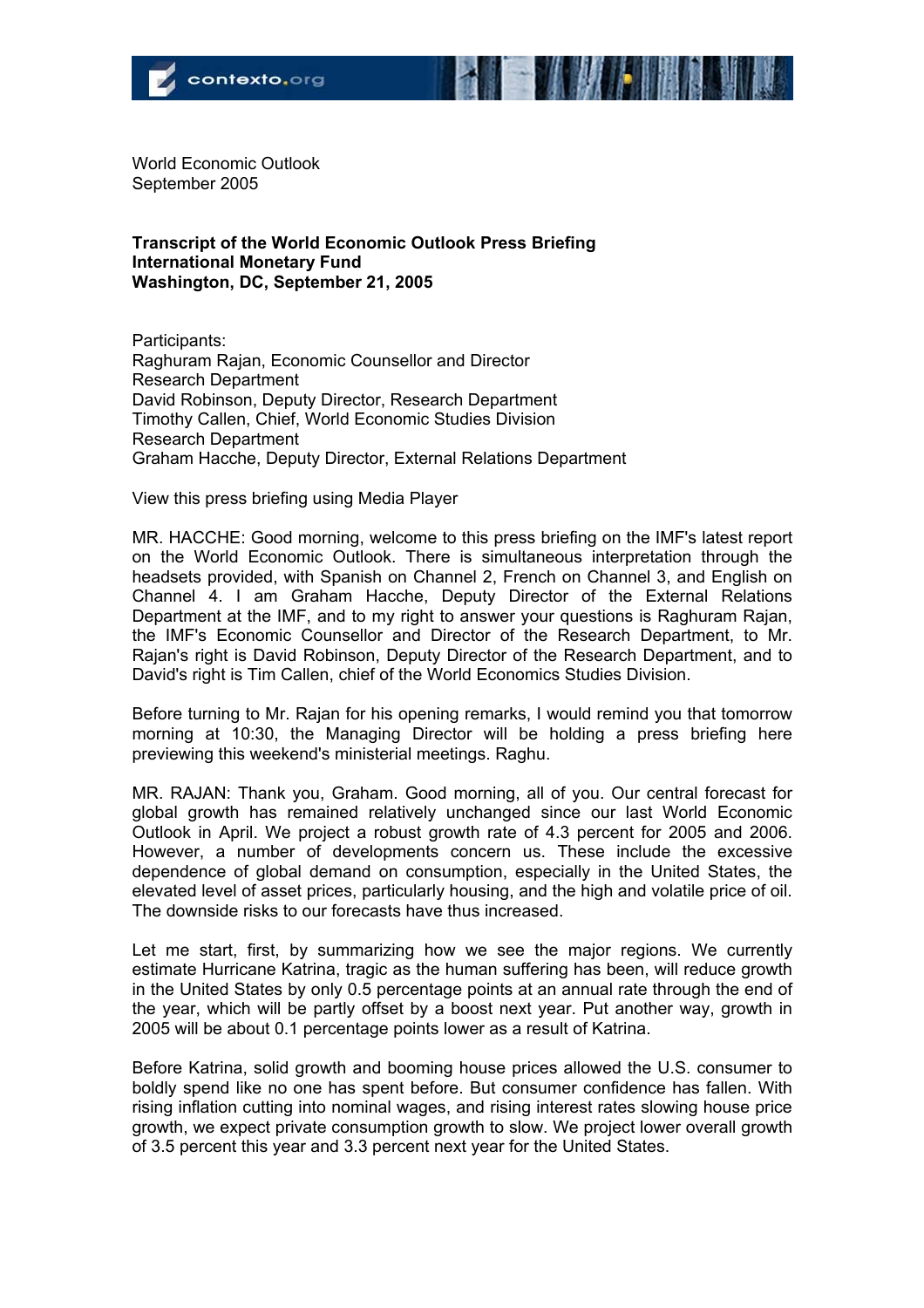The Euro Area continues to disappoint. Our GDP projections have drifted down to 1.2 percent for 2005 and 1.8 for 2006. Weak domestic demand continues to be the main problem. Europe's citizens do not seem convinced the bitter medicine of continued structural reforms will cure the stasis that afflicts much of the continent. Of course, economists can only prescribe, but it takes politicians to persuade. It is a failure of politics that people have not come to see that the more they want to retain the attractive European way of life, the more the way they work will have to change.

The Japanese economy offers more hope, with the first half of this year coming in very strong. Particularly gratifying has been the steady improvement in private consumption. Coupled with buoyant private investment, Japan has been reducing its reliance on exports for growth. We have increased our estimate of 2005 growth to 2 percent.

China's economic expansion continues unabated, with growth of 9 percent for 2005, and a moderate easing to 8.2 percent for 2006. While China has to increase consumption, it also needs to improve the quality of its investment. Provinces, stateowned corporations, and banks need to face a realistic cost of capital so that they invest more carefully.

India has been growing strongly and is basking in the glow of domestic business confidence and growing international interest. To maintain or even accelerate growth, India will need further reforms. Unfortunately, the government has not built the needed consensus, and even the halting steps towards fiscal consolidation are giving way partially to populist measures. There is a tide, as Shakespeare wrote, which taken at the flood leads on to fortune. India cannot afford to miss the tide again.

Growth elsewhere in emerging Asia moderated because of higher oil prices and a correction in the information technology sector, but is expected to pick up again in the second half of 2005. Growth in Latin America and emerging Europe is slowing somewhat from its strong pace last year. In the Commonwealth of Independent States, growth is more subdued because of sluggish investment and lower oil output. In sub-Saharan Africa, economic performance is still robust, though a number of non-oil commodity exporters are facing a challenging environment. The Middle East enjoys strong prospects thanks to higher oil revenue.

Let me now turn to risks. Some have suggested the world has a savings glut. In fact, the world is investing too little, as Chapter II of the World Economic Outlook shows. The current situation has its roots in a series of crises over the last decade that were caused by excessive investment, including the Japanese asset bubble, the crises in emerging Asia and Latin America, and more recently the IT bubble. Investment has fallen off sharply since then, with only very cautious recovery.

The policy response to the slowdown in investment has differed considerably across countries. In the industrial countries, accommodative policies such as expansionary budgets and low interest rates have led to consumption or credit-fueled growth, particularly in the Anglo-Saxon economies. Government savings have fallen, especially in the United States and Japan, and household savings have virtually disappeared in some countries with housing booms.

By contrast, the crises were a wake-up call in a number of emerging market countries. Historically lax policies have been tightened, with some countries running primary fiscal surpluses for the first time, and most bringing down inflation through tight monetary policy. With corporations cautious about investing and governments prudent about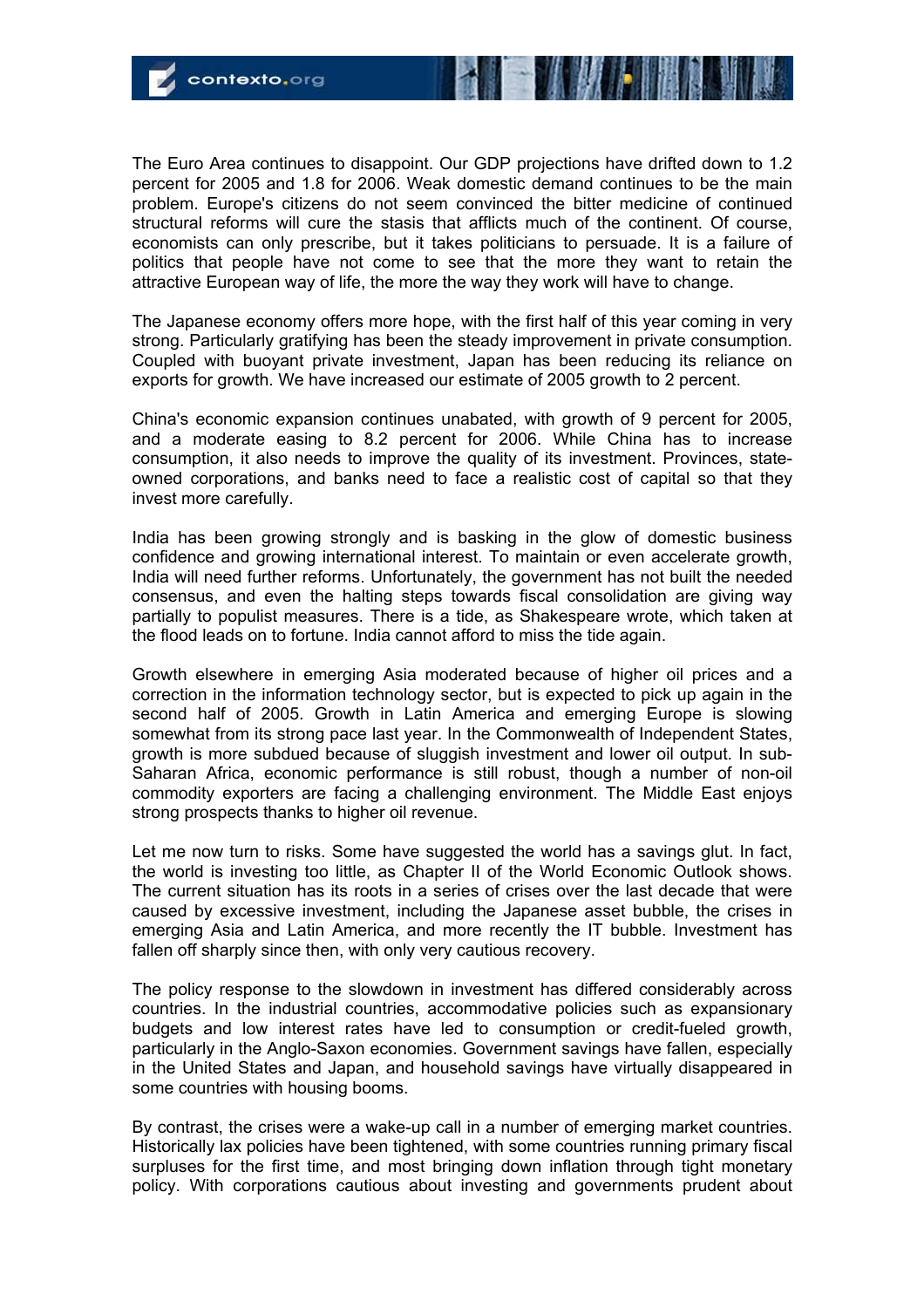

expenditure, exports have led growth. Many emerging markets have run current account surpluses for the first time.

We should celebrate the implicit global policy coordination that enabled the world to weather these crises. Rich countries with policy room expanded consumption and were supplied and financed by emerging markets, whose governments needed to be more austere. This is not a new world order; it is a temporary and effective response to crises. Now it needs to be reversed. It is misleading to term this situation a savings glut, for that would imply that countries running current account surpluses should reduce domestic incentives to save. But if the true problem is investment restraint, then a reduction in world savings incentives will generate excessively high real interest rates when the factors holding back investment dissipate.

This is why the world now needs two kinds of transitions. First, consumption has to give way smoothly to investment, as past excess capacity is worked off and as expansionary policies in industrial countries return to normal. Second, to reduce the current account imbalances that have built up, demand has to shift from countries running deficits to countries running surpluses.

There are reasons to worry whether the needed transitions will take place smoothly. First, we need more investment, especially in low-income countries, emerging markets, and oil producers. Of course China is an exception here in needing less, not more investment. The easy way to get more investment is a low-quality investment binge led by the government or fueled by easy credit. We know the consequences of that. The harder and correct way is through product, labor, and financial market reforms, which will ensure high-quality investment emerges. While some progress has been made here, the good may have been the enemy of the perfect.

Strong external demand has allowed a number of countries to generate growth through exports without the deep reforms that can create the right incentives for investment. Many countries are thus overly dependent on demand elsewhere, and that demand, originating primarily in a few industrial countries, is fueled by increasingly unsustainable fiscal stimulus, as well as housing prices that are ignoring the laws of gravity. Global flows and trade may have allowed economies more rope so that traditional signals like inflation, interest rates, and exchange rates have not guided transitions so far. But while more rope allows one to drift further, adjustments, when one reaches the end of the tether, tend to be abrupt. For instance, a slowdown in housing markets brought about by tighter financing conditions could lead to a sharp fall in consumption, especially if accompanied by higher oil prices.

Higher oil prices are therefore a clear and present danger. Their limited effect on growth thus far has been, in part, because prices were themselves driven up by unexpectedly strong demand growth. Yet increasingly, it is not news about unexpected demand but news about supply shortfalls and potential future shortages, especially of refined products, that are driving price increases. Moreover, higher oil prices are now adversely affecting confidence, and with economies closer to capacity, may create stronger inflationary pressures. Oil price increases are thus unlikely to be benign going forward, and they are already affecting emerging markets and developing countries.

Countries should pass through oil price increases to citizens instead of subsidizing them, so that citizens make the right consumption choices. Populism on the energy front is not just harmful to a country but to the world, which faces an aggregate supply constraint. Conservation measures need to be also contemplated. The oil market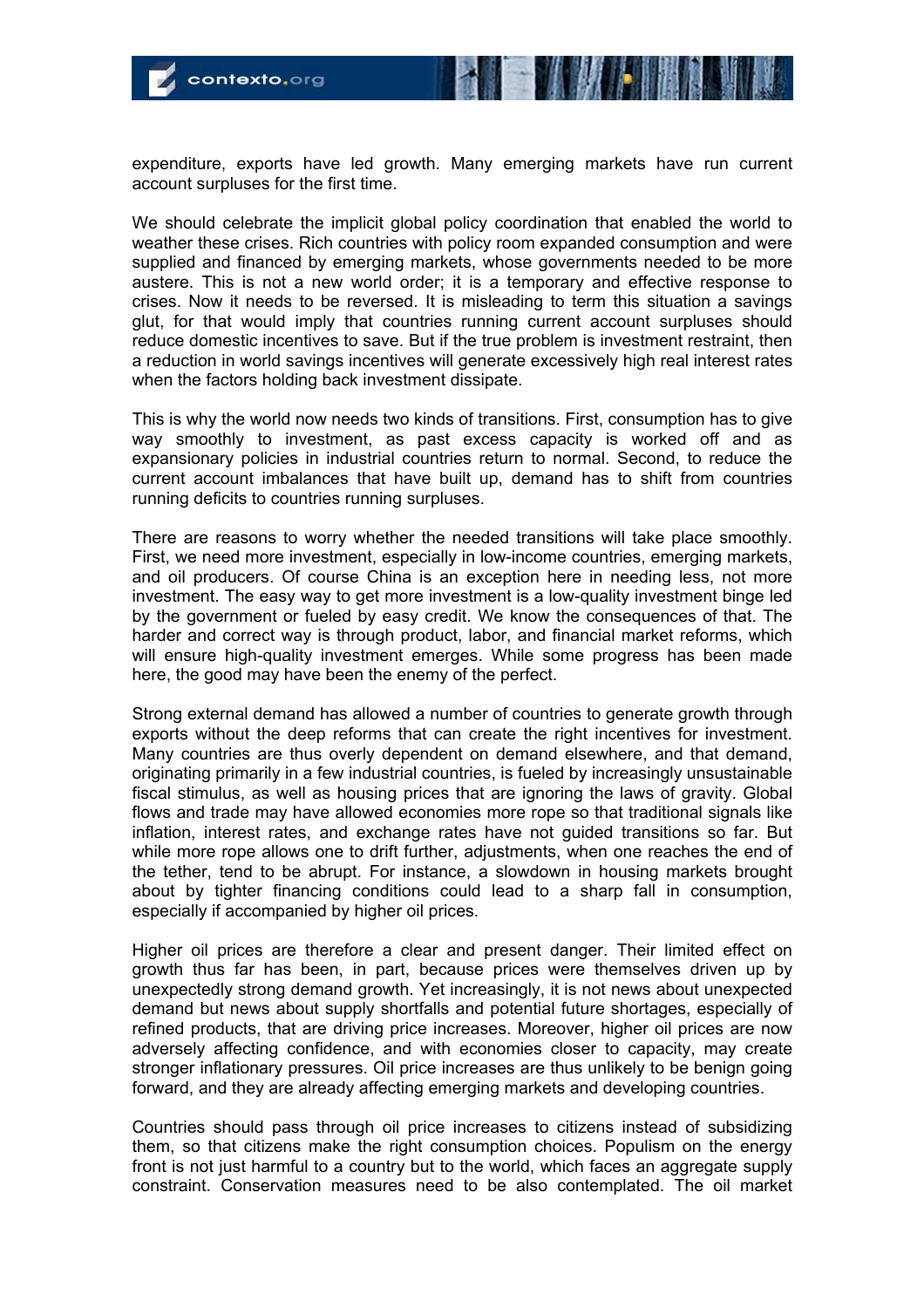needs to become more transparent so that investors throughout the supply chain, not just in production and not just in refining, can make the right decisions.

At the IMF we see our duty as forewarning of risk, not just when it is in the forefront and plain to the whole world, but also when it is in the background and it can be dealt with at low cost. For instance, the world is not at immediate threat from the collapse of large current account imbalances, but the risk could well materialize at the worst possible time, and even though small probability, can be extremely costly.

Furthermore, imbalances are symptoms of deeper underlying problems that I have just discussed. Since we started warning about imbalances, the United States has committed to reducing its fiscal deficit, while China and Malaysia have taken welcome steps towards exchange rate flexibility. More action, obviously, is clearly needed on all fronts, especially as new developments force change. For example, Katrina's effect on broader U.S. government spending will have to be met by fiscal adjustments elsewhere. But the process is also important, for if countries see these risks as a shared responsibility rather than caused by one or the other country, it will help each country's policymakers guide the domestic debate away from the protectionism that would otherwise come naturally.

Let me conclude. The world economy has been resilient in the face of shocks, in part due to improvements in the quality of policy. This has allowed a variety of imbalances to build up. I am concerned whether the needed transitions to reduce imbalances will take place smoothly, which is why though the central scenario is one of strong, robust growth, the risks are weighted to the downside. Thank you.

MR. HACCHE: Thank you, Raghu. Turning to questions, when you are called, please wait for the microphone to come to you and state your name and affiliation in the usual way.

QUESTION: You mentioned that house prices are apparently defying gravity. Of course, central banks do not react normally to asset inflation. Can you foresee a situation in which rising oil prices feed into more generalized inflation in goods and services prices, possibly triggering a more rapid rise in interest rates, which in turn could puncture asset bubbles?

MR. RAJAN: The possibility that oil prices trigger a more general inflation, a rise in interest rates, and affect housing prices is a real possibility. How high it is? —thus far, inflation has been contained relatively in industrial countries, but it is certainly a factor to watch because pressures are increasing.

QUESTION: There seems to be a contradiction in the case of India. On the one hand it is recognized that it is one of the fastest growing economies in the world. On the other hand, it also needs a lot of reforms. No government, as you know, changes policies which are working. As the present policies appear to give a high rate of growth, what is the incentive for the government to change the policy? And, secondly, when you talk about the GDP or the deficit, do you also take into account the informal economy which may be as large as the official economy, and that will change all the percentages of deficit and everything else.

MR. RAJAN: I think the Indian economy has to be complimented for reaching the rate of growth it has and for doing so well over the last 20 years now. I think that is a given, but there are clear situations, areas where reforms are needed, and the government is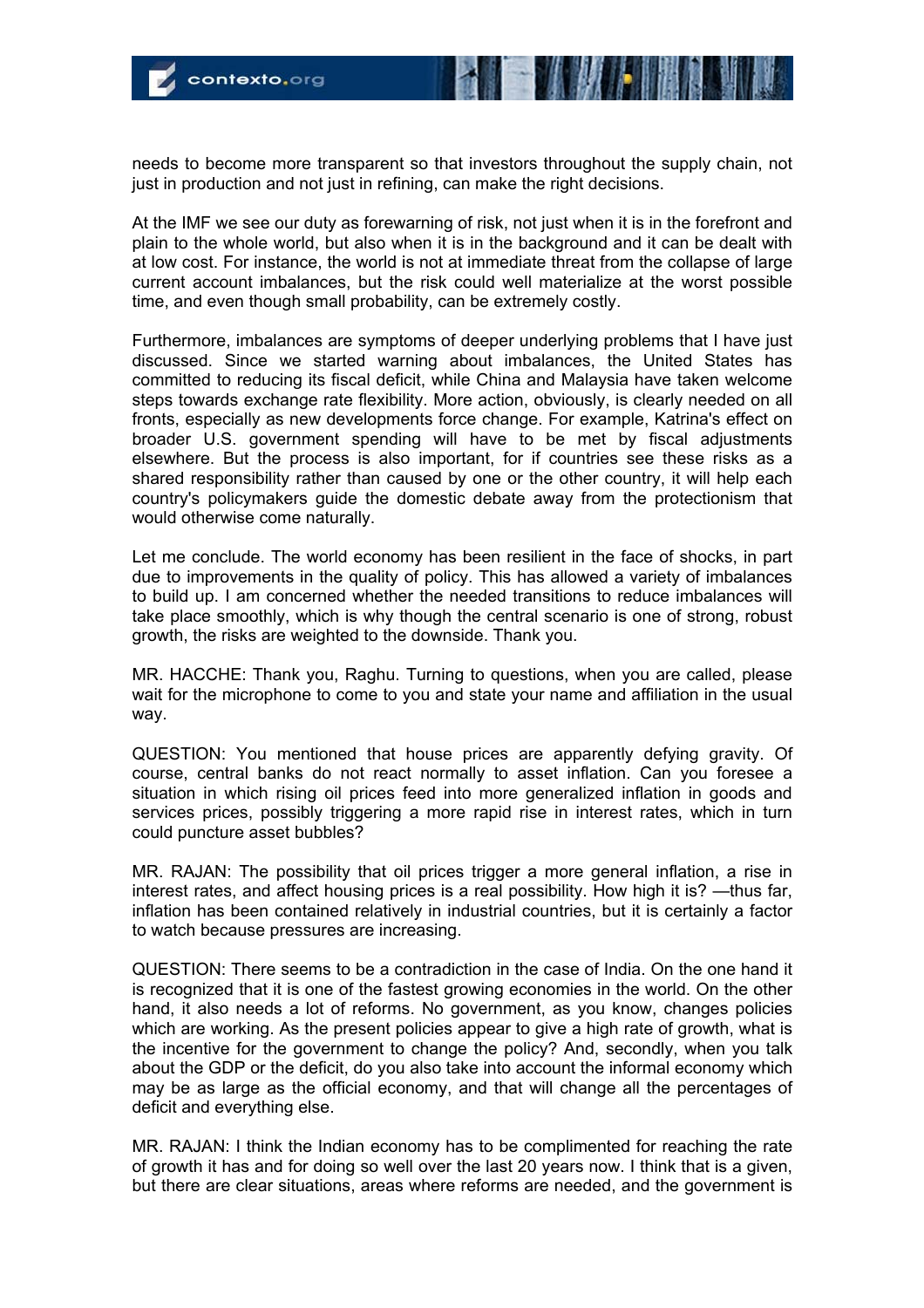fully cognizant of this. The concern more is that these reforms are not happening despite the best wishes of the government, which is why I talked about political consensus. The areas where reform is needed are well known. The fiscal deficit is something the Finance Minister has talked repeatedly about. There are also other areas, such as the pension reform and reform of the energy sector where power may soon be a constraint.

You talked about the fact that we are raising this issue when India is doing so well. The concern is about the future. If these reforms are not implemented now, will that constrain growth? Could growth be even higher than it is right now? That is why we raise these issues, not in any way to detract from what has already been done.

QUESTION: I have a question on Germany. Germany has the weakest growth this year and next year according to your forecast. We just had elections with very inconclusive results. Germany could be drifting in any direction. What in your view has to be the hallmarks of the new German government to get going?

MR. RAJAN: Well, I think the previous German government or the current German government has undertaken a set of reforms. Those reforms have to be taken to their logical conclusion. For instance, on the one hand, we have created more labor supply in Germany. Now you have to create the demand for that labor by increasing the incentives for corporations to actually hire more people, for example by reducing some of the regulatory burden on them, reducing the extent of payroll taxes, and so on. So creating the demand for labor by making labor hiring more flexible and so on, this is an important step that has to be taken. Similarly, there are steps right through the economy, for instance in the financial sector, allowing for more competition between states. One could walk through the set of needed reforms. I think it is quite plain in Germany what has to be done, and I hope these things can, in fact, be done by the new government, whoever it is. David, would you like to add anything?

MR. ROBINSON: Just to add one further thought. I think another area where Germany and indeed many countries in Europe clearly also have to move forward is ensuring the medium-term fiscal situation is sustainable. When you look past 2010 in Germany and the pressures that will come on expenditures from both pensions and health, they are quite substantial. So, again, I would say that one thing that we feel quite strongly is that Germany needs to make, I would say, more progress towards getting its long-term fiscal house in order, with the aim of trying to get to broad structural balance on the fiscal accounts by 2010.

QUESTION: Going to Latin America, the report says, among other things, raising political uncertainty as a source of vulnerability. I was surprised because the report does not mention any country in specific, and I was wondering if you can give us your assessment in the case of Mexico which, as you know, is going to have a presidential election next year, and one of the main political candidates is a leftist. There is increasing concern among some markets that if he wins, if Mr. Lopez Obrador wins the election, he could turn to some of the populist policies that he supplies at the agreement of Mexico.

MR. RAJAN: Well, it is a general policy of ours not to comment on internal political developments. I will say that, in general, countries, democracies, in my view, tend to find the right solution through the election process. So we will wait and see. But my sense is our general experience with Latin America has been even if there are candidates on the left, they tend to adopt policies which are reasonably market friendly,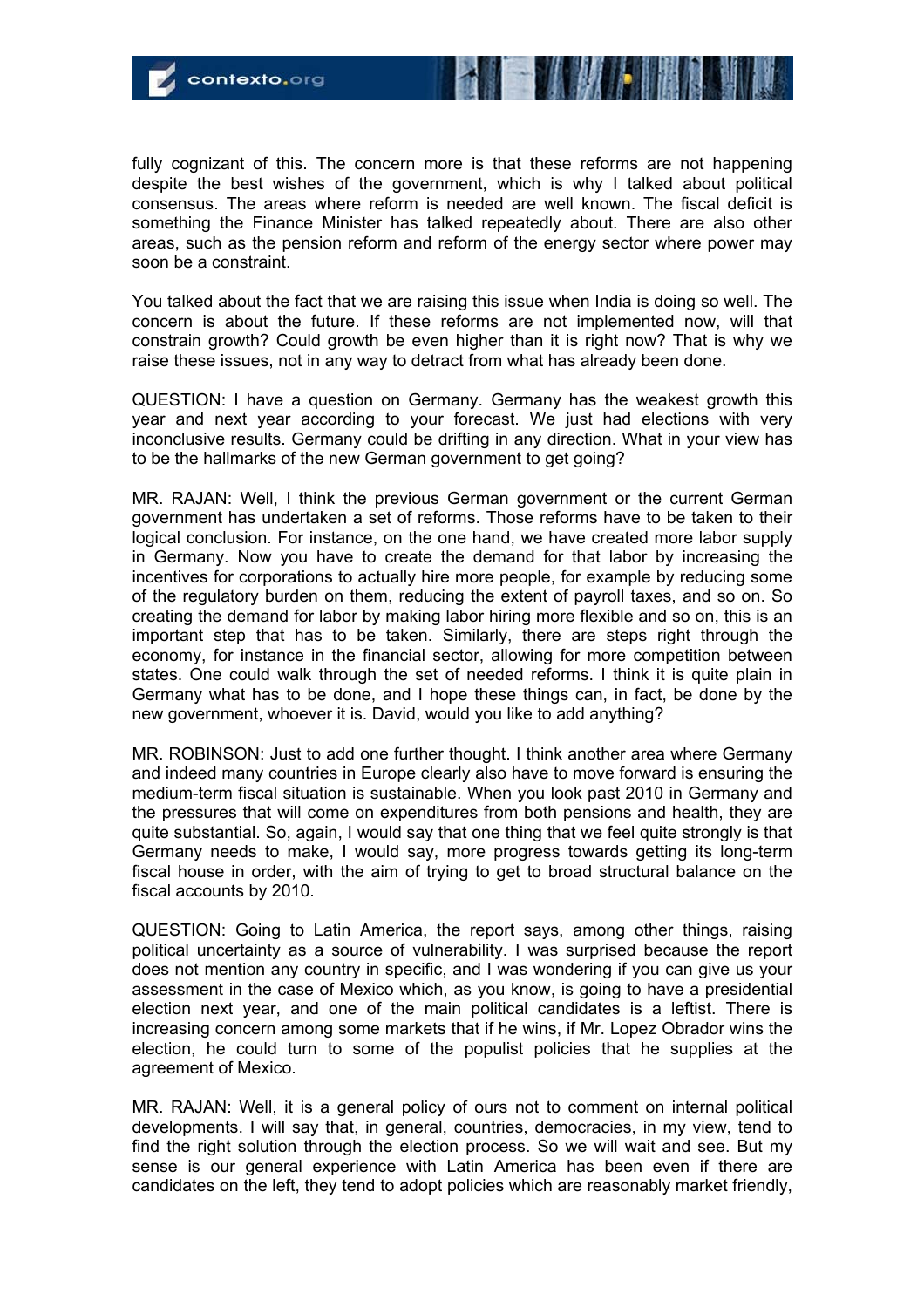but this is a more general statement about what we have experienced in the recent past rather than a prediction of the future.

QUESTION: I was wondering if I could give you a chance to get your defense in early on your U.K. forecast. Back in April, when you cut them, Gordon Brown, the Chairman of the IMFC among other things, effectively said that your figures were wrong and hoped you would revise them. Unfortunately you have revised them perhaps the wrong way, you have revised them down. I was wondering if you could explain those forecasts and in particular sort of detail what is behind them. I think the British government might say that it has a lot to do with oil prices. I was wondering if you could be specific.

On the public finances, you are talking about a structural deficit which seems to be 3.2 percent of GDP, the size of the entire deficit, which I assume implies that you are looking for that sort of spending cuts or tax increases, some \$30 billion a year.

MR. RAJAN: David, I leave all the questions on the U.K. to you.

MR. ROBINSON: Well, in terms of the reasons for the reduction in the forecast, I think they primarily come down to two things. Growth has been slower in the first half than we had thought, oil prices have certainly played a role in that. I think possibly the weakening in the housing market—which in general terms is of course welcome since we thought that was richly valued, and so far it looks like a soft landing—probably has also affected consumption.

That said, overall growth in the U.K. is still quite solid by European standards, I would say, and next year I think our projection is broadly in line with potential. So much for the forecast.

On the fiscal side, I think our position on that really has not changed very much in qualitative and quantitative terms since I am not sure if it was you or someone else asked exactly this question at the last press conference. I think our broad concern remains that looking forward it will be difficult on present policies in our view for the U.K. to meet its fiscal rules. That said, I think in general, as I said last time, U.K. fiscal policy has been very well managed, and I think that, for example, public debt in the U.K. is among the lowest if not the lowest of the G-7 countries; but we have argued, and we continue to argue that there is a need for a gradual and I would say modest fiscal consolidation of the order of about 1 percent of GDP to ensure that the government's fiscal rules can be met. I think those are the main points I would like to make.

QUESTION: A couple of questions, the first one on European interest rates. You called, in the WEO in April, to the ECB to cut rates if their recovery failed to materialize. It has failed, and you are calling now again if it fails again, cut rates. Why are you not calling for a cut in interest rates in Europe right now?

The second question relating to Spain. Spain, according to the WEO, is going to reach a current account deficit I think even larger than the United States and one of the biggest ones in all leading economies. For the Spanish economy what consequences could be relating to the current account deficit? Thank you.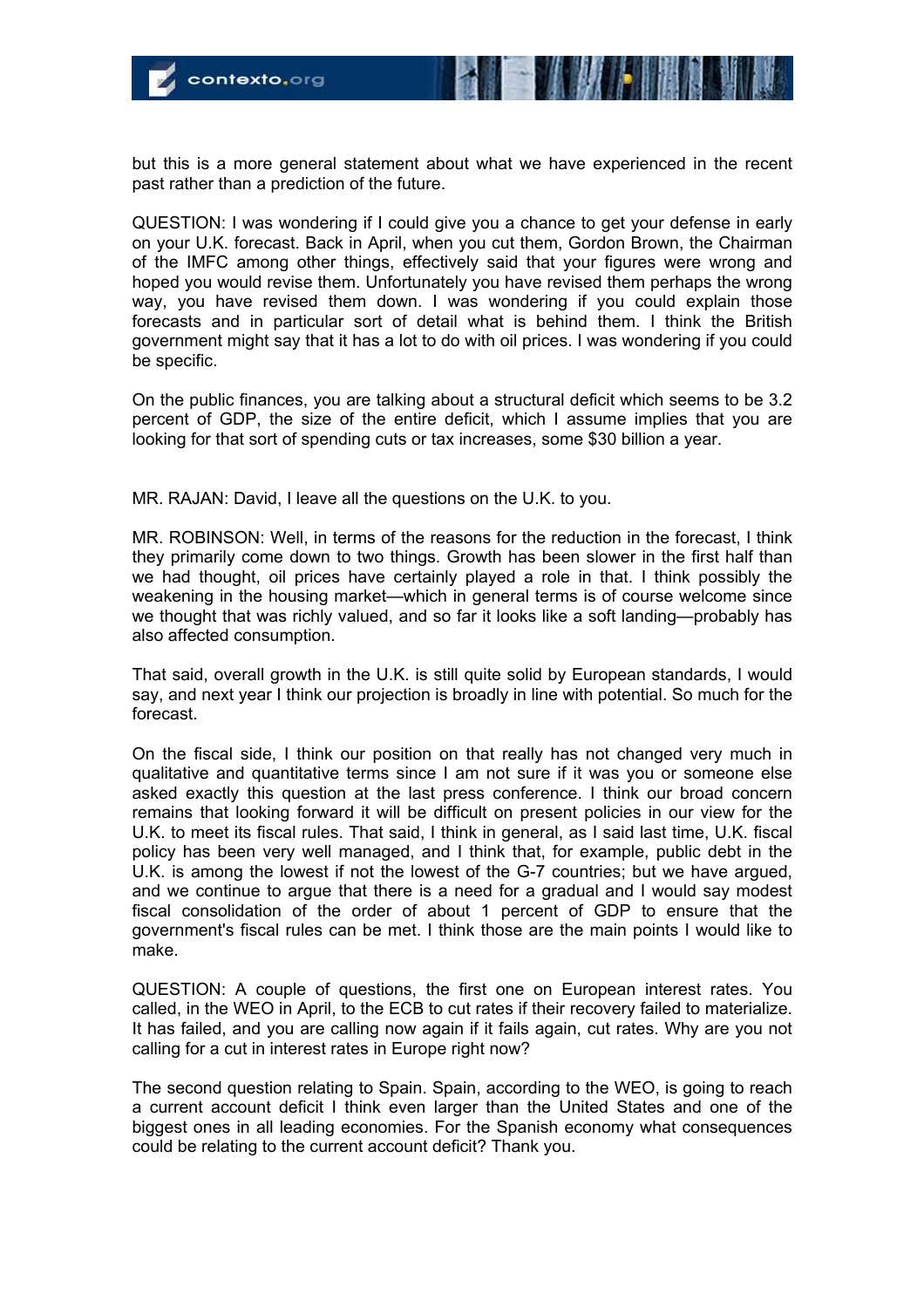MR. RAJAN: Taking the first question, we did call for a cut in rates if things turned dramatically down. We do think that a cut in rates is part of the tool kit of a central bank and should not be taken off the table. That was the primary reason for that, and it still is our maintained policy.

Now, in a sense we support the ECB's view that the primary malaise in Europe has to do with the low growth potential and the need for further structural reforms, and therefore interest rate cuts by themselves are going to be only a tool, but they cannot be the immediate solution to the problem, which ultimately has to do with increasing the reform pace.

On the Spain question, Spain is, in a sense, an example of one of those countries with housing booms, current account deficits. There is certainly a cause for some concern, but on the other hand, one also has to see this as part of the growth process which has been tremendous in Spain and reforms which have taken place over time to bring Spain to a very good situation.

QUESTION: A question on Argentina. The projection for growth in 2005 is 7.5 percent and in 2006 4.2 percent . I wanted to know how do you explain this slowdown. And, second, if you take into account that there is going to be an agreement with the IMF in these projections or not?

MR. RAJAN: In general, our projections are undertaken with policies as they are currently in place. As you know, as of now, there is no agreement. We are certainly in discussions, as the Argentines have expressed an interest in a Fund-supported program, but it would be premature to speculate on when such an agreement actually happens and what the shape will be. But more details on the projections?

MR. ROBINSON: Well, on the forecast very briefly, I do not think anyone expected the growth rates in 2004, 9 percent or so, to be sustained. This was in part a rebound following the crisis. In fact, in 2005, we are projecting growth of 7.5 percent, which is still really quite strong, in fact stronger than we projected, if I remember correctly, back in April. So I would not view this as being a particularly negative result.

QUESTION: A question about Italy. You were mentioning before the warning about, the duty of warning about risks, and this is my question. As you probably know, in Italy there is a big debate about the credibility of the Bank of Italy following the banking takeover. So I would like to know, first of all, if you think there is this kind of risks and also how it can affect a country that this year will have zero growth according to the WEO, and in general, more in general if it is dangerous for destability, a lack of credibility of this institution, how important is the quality of the institution. Thank you.

MR. RAJAN: Well, it is always a concern when an important institution like the Bank of Italy comes under some uncertainty, and the issues in this particular situation are very complex, ranging from the reputation of the central bank to the independence of the central bank. So I think it is very important, given how central the institution is to Italian economics, that the situation be cleared up as soon as possible, and we certainly are hoping that it does happen soon.

QUESTION: You mentioned that developing countries are very dependent on support from developed countries, and soon Latin America will have seen two years of appreciation of their currencies. How do you expect this to affect the economic growth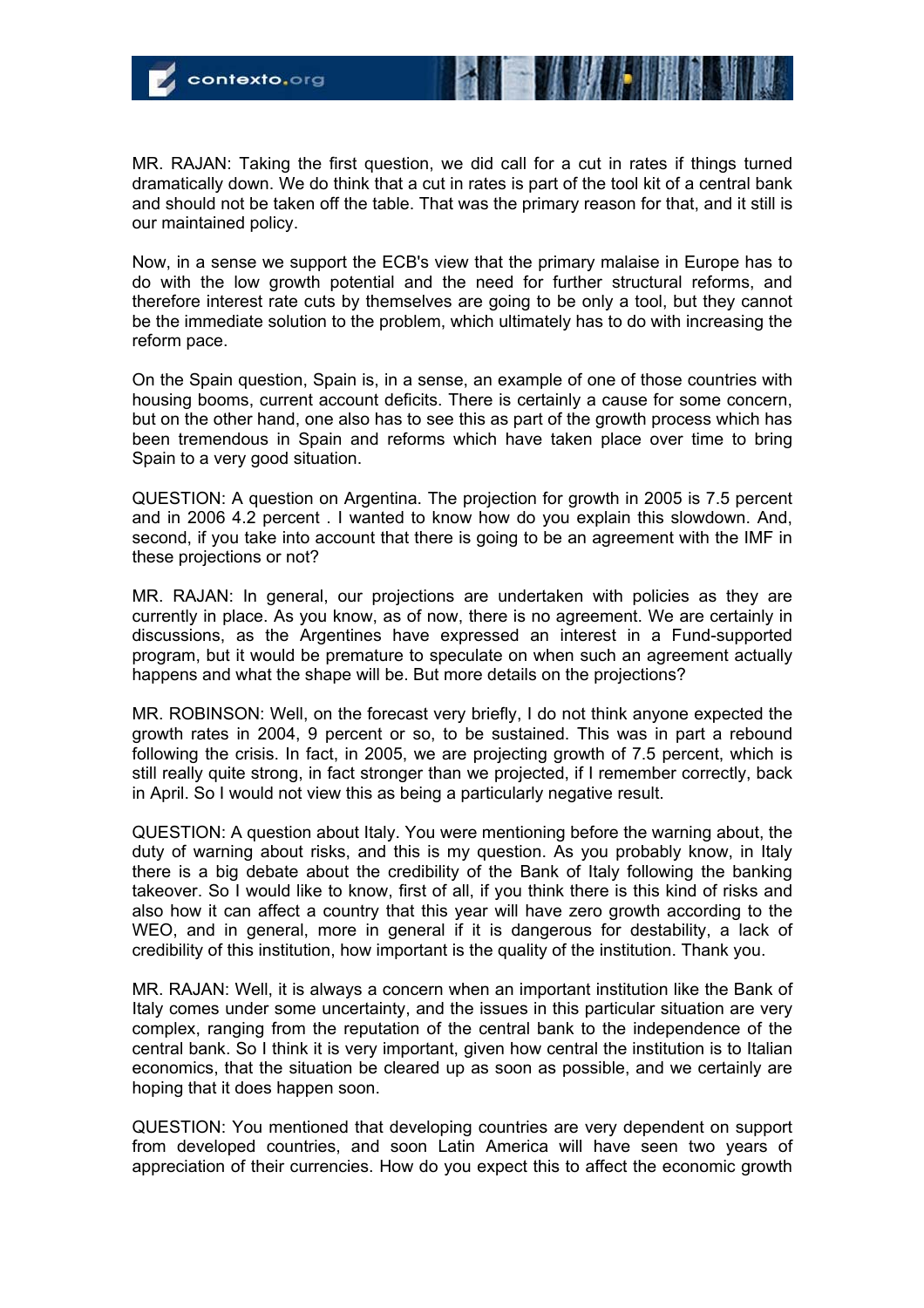in the region, especially in Colombia now that it has got a 5 percent revaluation this year?

MR. RAJAN: Well, if one has floating exchange rates, revaluations can be a good thing in that they indicate a sign of strength, a sign of economic strength, a sign of strong economic activity, so in that sense there is no reason to see a direct correlation between revaluation and economic problems down the line. So I think the age where we thought of revaluations as automatically bad for an economy are sort of gone.

MR. ROBINSON: Just to make one more point. I think you have to see what has happened to exchange rates in Latin America recently—I am not specifically talking about Colombia here, but Latin America—in the context of what has happened over the last few years. If you look at figure 1.3 in the Chapter I of the WEO, it is page 4, there is a little chart which shows this. In fact, between February 2002 and December 2004, Latin American currencies actually depreciated by around 25 percent. Since then, we have had some recovery, about half of that has come back. So I think you have to see it in that broader context as well, beyond the points that Raghu made.

MR. RAJAN: Right. And if you think of the rationale for some of that depreciation it was not particularly good news which brought about some of those depreciations, so I think this is adding to that point.

QUESTION: I would like to elicit a comment of what you say about Uruguay and after the strong recovery of last year with strong growth, more than 12 percent, and what are the more important challenges going more than you say about the debt and the sustainability of the debt and the dollarization of the economy. The government of Uruguay now is projecting 5.5 percent growth this year, but you are still keeping 6 percent as the projection for this year.

MR. RAJAN: I will leave the specific question on Uruguay for a second. The main concern that emerging markets have, I think, is to, in a sense, to restore the flow of capital and their ability to use capital properly without experiencing the fear of crisis. In a sense, this implies reducing the risk associated with external capital flows. Being able to reduce, for example, the extent of dollarization, reducing the extent to which this necessarily comes through banking systems but also help allow these countries to borrow through markets, domestic markets rather than necessarily international markets. So there are a whole variety of reforms which need to take place and I think those reforms will help--and this goes back to the broader point I was trying to make earlier--will help capital flow again the natural way, from rich countries to emerging markets and to poor countries, such that investment can be made in the poorer countries and emerging markets, which will help in turn the rich countries as the aging populations age to, in a sense, secure the returns for their retirement.

## On the specific question?

MR. CALLEN: You said getting beyond the public debt and banking system fragilities, but we certainly see those as being the two critical issues for Uruguay. If you look at public debt, it is even this year projected to be well in excess of 70 percent of GDP. A lot of it is foreign currency denominated. As you say, the banking system is still highly dollarized. These are very important vulnerabilities that the government needs to continue to address.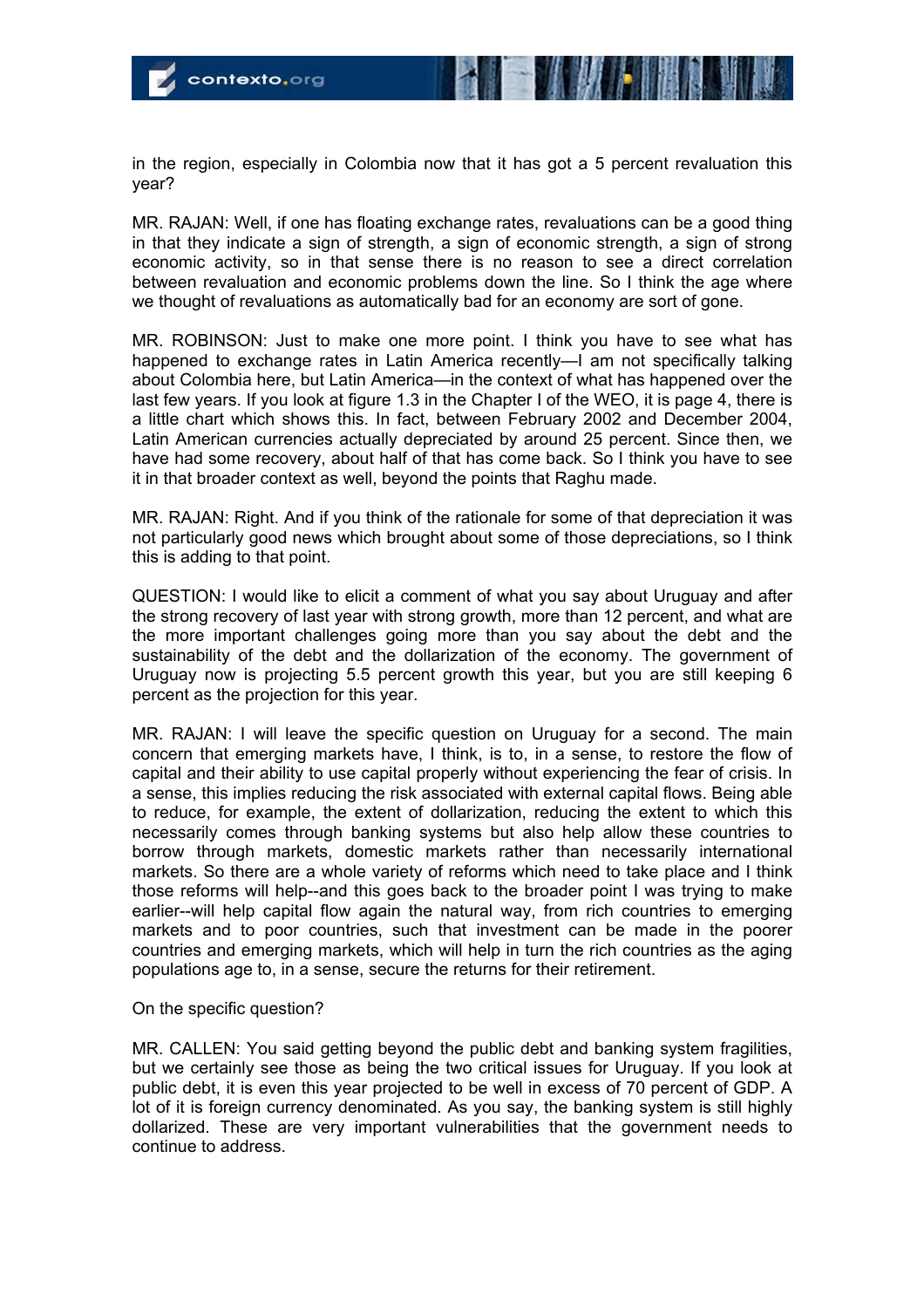

QUESTION: I am going to ask about the United States. Do you share the view expressed by the Fed yesterday on the U.S. inflation?

MR. RAJAN: We think that inflation at this point is still contained, but there are signs which make us cautious. Unit labor costs have been increasing. You do see that productivity at least has shown some signs of slowing. Of course, it is hard to make forecasts about the future change in productivity. But these are warning signs that things may not be so benign going forward. So I think the Fed in raising interest rates yesterday has suggested that it still sees some potential threat from inflationary pressures not as yet but perhaps in the future, and in that sense it is moving towards a more neutral rate, I do not think we are still there. I think we fully support that view, that we should be cautious and wary about inflation, especially given the high oil prices.

QUESTION: You say the interest rate—regarding Europe—is a tool, and reform is a key. After the constitutional referendum in France, after the last German election, it seems that reform is even more difficult. Do you see this increase in the risk of global recession in Europe? This is the first question. And the second one, going back to Spain you are projecting 0.5 plus growth for 2005 at the same time you are projecting a current account deficit of 6 percent. This is doubling in only one year. At the same time, you are mentioning the matter of housing, the booming housing market in Spain. Could you elaborate a little bit more about this trend in Spain.

MR. RAJAN: Okay. I will start first with whether there is a concern about recession in Europe. I do not think so. I think our expectation, our hope, is that we see a turn-up in the second half of the year.

Now that said, there has been some mixed news coming from Europe. We see, for example, today the news on French consumption was quite strong. I think there will be ups and downs in the European data going forward, but I do not think we are at this point anywhere near calling for a recession.

I think the important thing, again, is that Europe has to increase its growth rate, its potential growth rate. This is an important first step. I think, as you pointed out, the political processes are still in flux. To get people convinced that the way to go forward is through these dramatic structural reforms, and I think the political process has to find a way to convince people that that is the way to go. Ultimately it is a process of persuasion, and I am hopeful that over time Europe finds out that way, but I do not think there is any danger of a serious crisis in the meantime.

MR. ROBINSON: I will just maybe make one point on Spain. I think, as you have pointed out, and as Raghu said a little bit earlier, the unbalanced pattern of growth we see and the erosion of competitiveness is something of a concern. I think one important policy response that is under way is to improve productivity and competitiveness. I think—I am not going to pronounce this right, I am afraid—the Plan de Dinamización, which the Spanish authorities have put forward and are implementing, is particularly important in this regard. Obviously, when you do not have your own monetary or exchange rate policy, one needs to look very closely at domestic competitiveness, so I think this is the right priority.

QUESTION: I have a question about China. China revalued its currency in July and now instead of pegging it to the U.S. dollar, now it is pegging it to a basket of currencies. I wonder what you think of this new currency regime, and secondly, because of the speculation that China will further appreciate its currency, there is a lot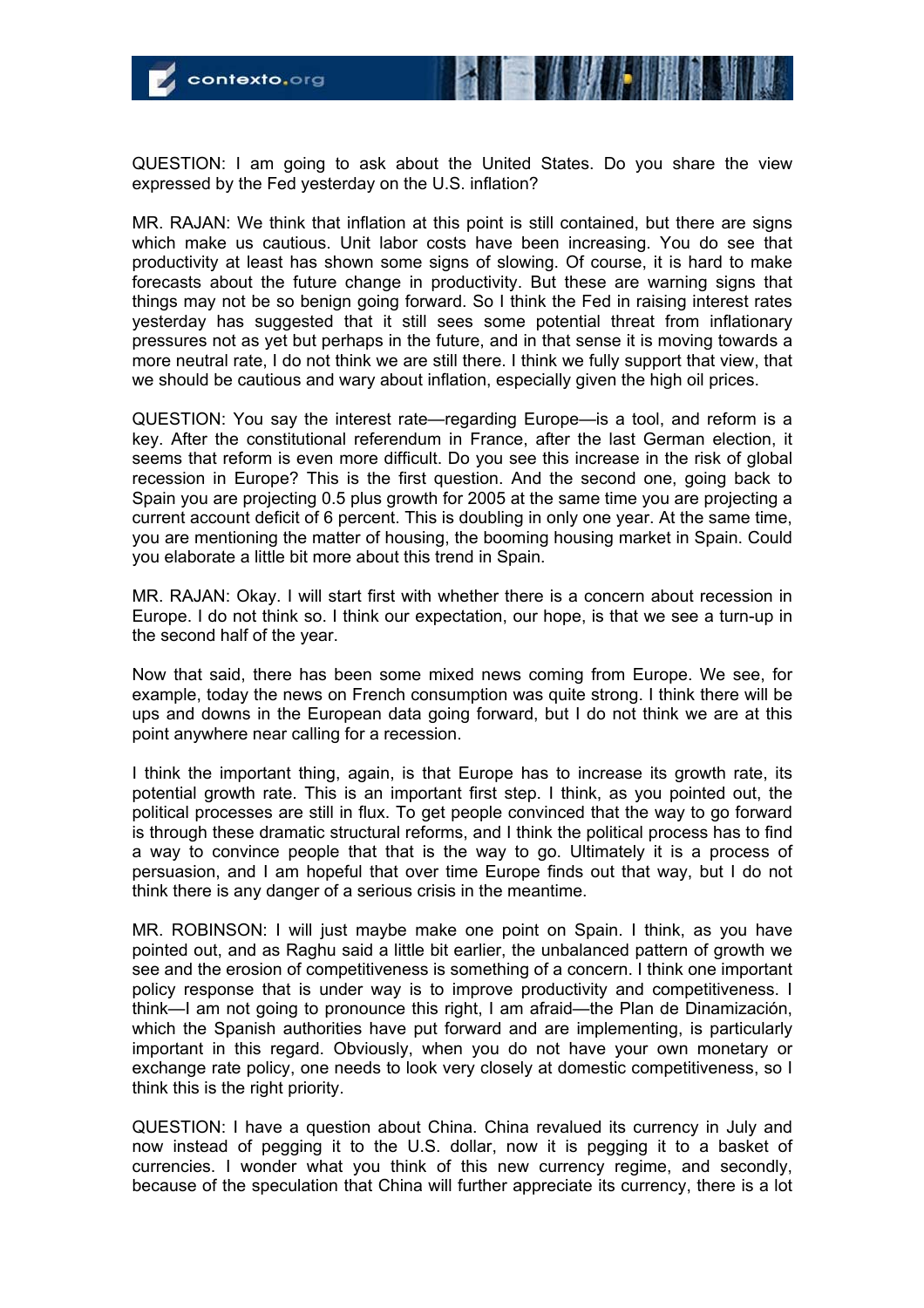of hot money coming into China. I am wondering if you have any suggestions to the Chinese government about how they should deal with this.

MR. RAJAN: On the issue of the move, I think it is a welcome move. It is something that we had been calling for some time, and I think the Chinese government has taken an important first step. As the Chinese authorities have said again and again, they hope over time to allow the market to play a much bigger role in determining the exchange rate, and so this should be seen as part of a process. I think the Chinese have taken the right steps since then also in trying to create more of a foreign exchange market, and I think these are all very welcome steps. In the process we have also seen that some of the other Asian exchange rates have accompanied movements upwards as the Chinese and the Malaysian exchange rate has moved. In a sense, this should be seen as part of a process, and I think we will watch and advise the Chinese government as and when it requires or asks for it in that process.

QUESTION: You said that oil markets need to have more transparency. What specific steps do you propose in order to cope with high oil prices and to what extent are current prices due to speculation?

MR. RAJAN: Let me take the second question first. We have tried to look to see whether measures of speculative interest in oil prices, these are fairly—these are not the greatest—statistics in the world, but it does not seem that measures of speculative interest precede the movement upwards in oil prices. So if you thought, for example, speculators were actually pushing prices upwards, you should see people whom you consider speculators building up positions as the price starts moving upwards, so in a sense they are pushing it upwards. We do not see that in the data. Our sense is that at least at present it seems more likely that speculators are following prices rather than necessarily pushing the prices upwards. There are reasons, a variety of reasons why prices, in fact, are moving up, including the fact that there is very limited spare capacity, that in fact there might be limited supplies of certain kinds of distillates, refined products, like gasoline and heating oil, and that is what is causing price movements upwards.

On the issue of transparency, there needs to be better information throughout the oil market, for example on the extent of reserves and the accessibility of those reserves in different countries, but also factors like investment intent, factors like the amount of production at different points in time, the amounts of holdings, the quality of different kinds of products. There are various attempts going on. There is initiatives in which the Fund is also involved in some of them to improve the quality of these statistics. The hope is that if the quality of the statistics are improved, it will give market participants a better sense of where the market is and where it is going, allow better investment and production decisions, which will help reduce the volatility in prices.

QUESTION: I have two questions. What would be the risk if the global imbalances do not come into equilibrium in a coordinated way? The second, you have reduced growth or expected growth in the United States by 0.5 percent. Could you please tell us about the possibility that you could reduce more the expected growth from Mexico, that it is below the Latin American medium goal?

MR. RAJAN: Okay, on the risk of global imbalances, I actually think there are two important risks. One, of course, is something that is highlighted in Appendix 1.2 of the first chapter, which is that it is possible that if investors who are currently financing the U.S. current account deficit for some reason tire of financing it, you could get sharp